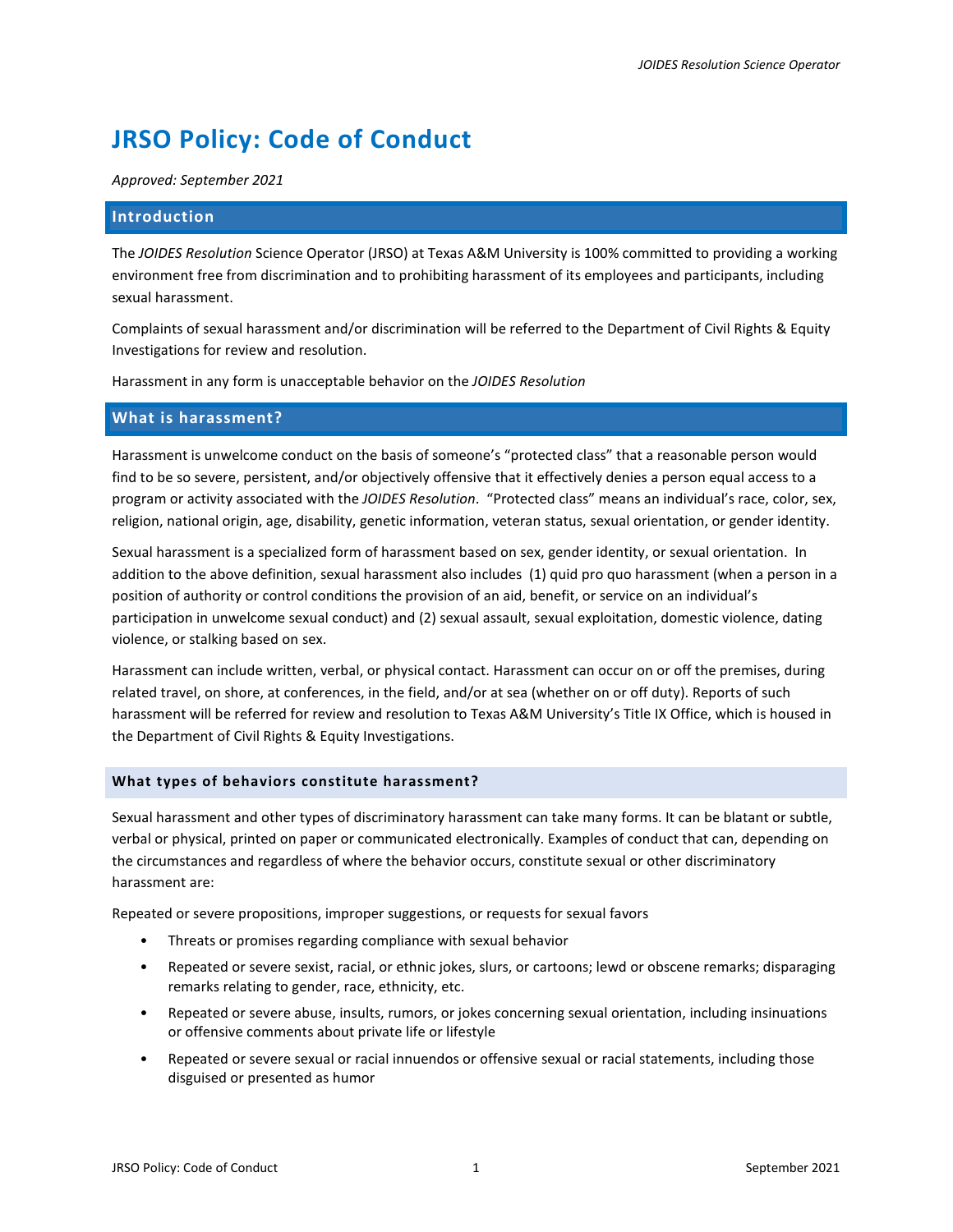- Repeated or severe unwanted physical contact or conduct, including touching, pats, hugs, squeezes, brushing against, or putting arm(s) around another person
- Unwelcome advances, such as repeatedly asking someone out on a date despite a past refusal
- Repeated or severe actions or sounds—whistling, suggestive sounds, obscene gestures, display of offensive pictures or graffiti—that would be found offensive by a reasonable colleague
- Stalking or following someone, repeatedly texting, or emailing despite being asked to stop
- Imbalance of attention, whether it be positive or negative, toward any individual or group based upon any of the protected categories referenced in this policy that has the intent or effect of providing an inequitable work or educational environment
- Any form of assault—sexual or otherwise

# **Why does harassment occur at sea and other remote field sites and at conferences?**

Social conditions in remote locations, such as at sea, in the field, or at conferences, are very different from those faced in a typical work environment. Close quarters on the ship demand utmost consideration of others at all times. Privacy is greatly reduced, and as a result, interactions can become more intense, intentionally or not. When in these situations, anyone may be subject to more excessive personal attention, welcome or unwelcome, than might be experienced in a more typical work situation. Sexual awareness and tensions may be heightened, especially if people feel lonely, overtired, or homesick. All of these contributing factors, as well as alcohol at conferences and at port calls, may result in behavior that is so disruptive as to constitute harassment.

# **What should you do if you experience, observe, or become aware of discrimination or harassment, including sexual harassment?**

## **Speak up**

If you believe you may have experienced or witnessed harassment, you may speak with the offender if you are comfortable doing so. Many situations can be resolved very simply by directly and promptly telling the offending party that their behavior is making you feel uncomfortable and asking them to stop. If you do not feel comfortable speaking with the person privately, approach the individual with a trusted friend, colleague, or JRSO Supervisor.

## **Tell someone**

You are strongly encouraged to report the matter to the JRSO Expedition Project Manager, Lab Officer, Operations Superintendent, or Assistant Lab Officer. They are responsible for maintaining a safe working environment, free of harassment and discrimination at sea. Note that all JRSO employees are mandatory reporters. If a mandatory reporter observes, experiences, or becomes aware of an incidence of discrimination or harassment, they are required to report it to the Texas A&M University Title IX Coordinator in the Department of Civil Rights & Equity Investigations.

## **Keep records**

Keep notes describing the incidents and note the date, place, time, and any witnesses to the behavior.

## **Seek advice**

Although speaking directly to the offender or reporting your concerns to the JRSO staff listed above are the first options to consider, there may be instances when none of these is appropriate. In that case, you should seek advice from someone else who is in a position to help. The responsible people to contact are the Texas A&M Title IX Coordinator or the IODP-JRSO Director, Assistant Director, or Human Resources Supervisor.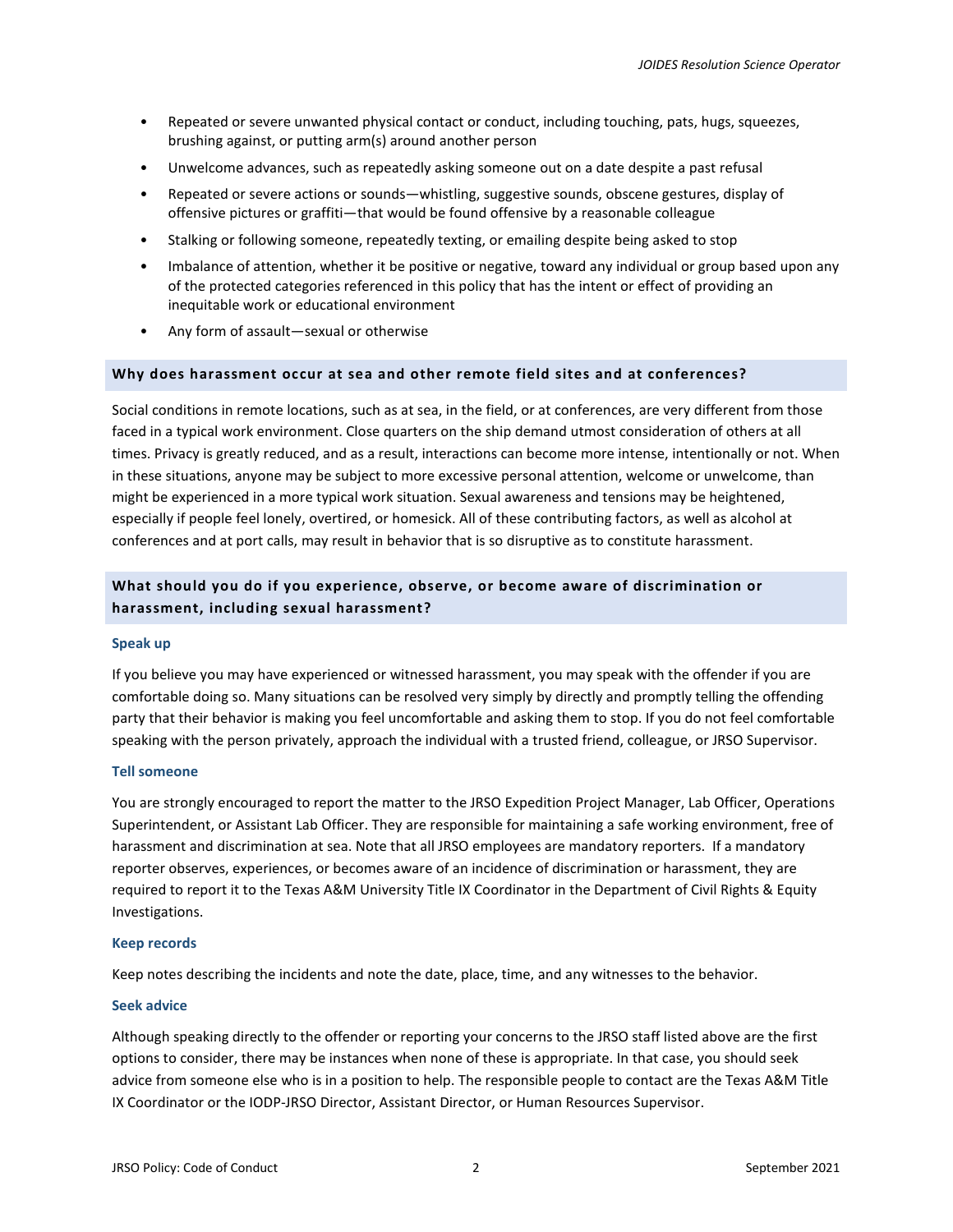# **JOIDES Resolution: Opportunity, Diversity, Respect, & Responsibility**

## **Opportunity**

*JOIDES Resolution* expeditions provide a unique opportunity for exploration, discovery, collaboration, and interaction, as well as personal and professional growth.

## **Diversity (strength and challenge)**

A major strength of IODP is that each expedition sails with a diverse set of scientists, JRSO staff, and ship's crew. These participants come from all over the world, bringing with them different cultures and different ways of working.

#### **Respect**

Each individual on the ship is responsible for helping to create a positive work environment while working and living in very close quarters for the two months at sea.

What we do in our working lives is important, and the way we do it is equally so. Respect for others, respect for the mission, and respect for the organizations that make IODP possible is essential.

To maximize the science outcomes, all personnel will treat others with dignity and respect, will exercise the highest level of professional and ethical behavior, and will work cooperatively to resolve personal and professional differences.

#### **Responsibilities**

All participants are responsible for ensuring that our work environment is free from harassment and discrimination. When alleged or suspected harassment is experienced or observed by or made known to a JRSO employee, the employee is responsible for promptly reporting this harassment to the Texas A&M University Title IX Coordinator. All non-employee participants should report to any of the ship JRSO supervisors, JRSO onshore leadership, or the Texas A&M University Title IX Coordinator.

# **Resources**

For overall or general support, you may want to speak with a friend, colleague, peer, family member, or others as appropriate; however, to address your specific concern, it is important to speak with someone in a position to help. All shipboard scientists and JRSO staff may reach out to any of the following JRSO supervisors on the ship or on shore:

## **On board the JOIDES Resolution**

Expedition Project Manager/Staff Scientist (EPM/SS) Operations Superintendent (Ops Sup) Laboratory Officer (LO) Assistant Laboratory Officer (ALO)